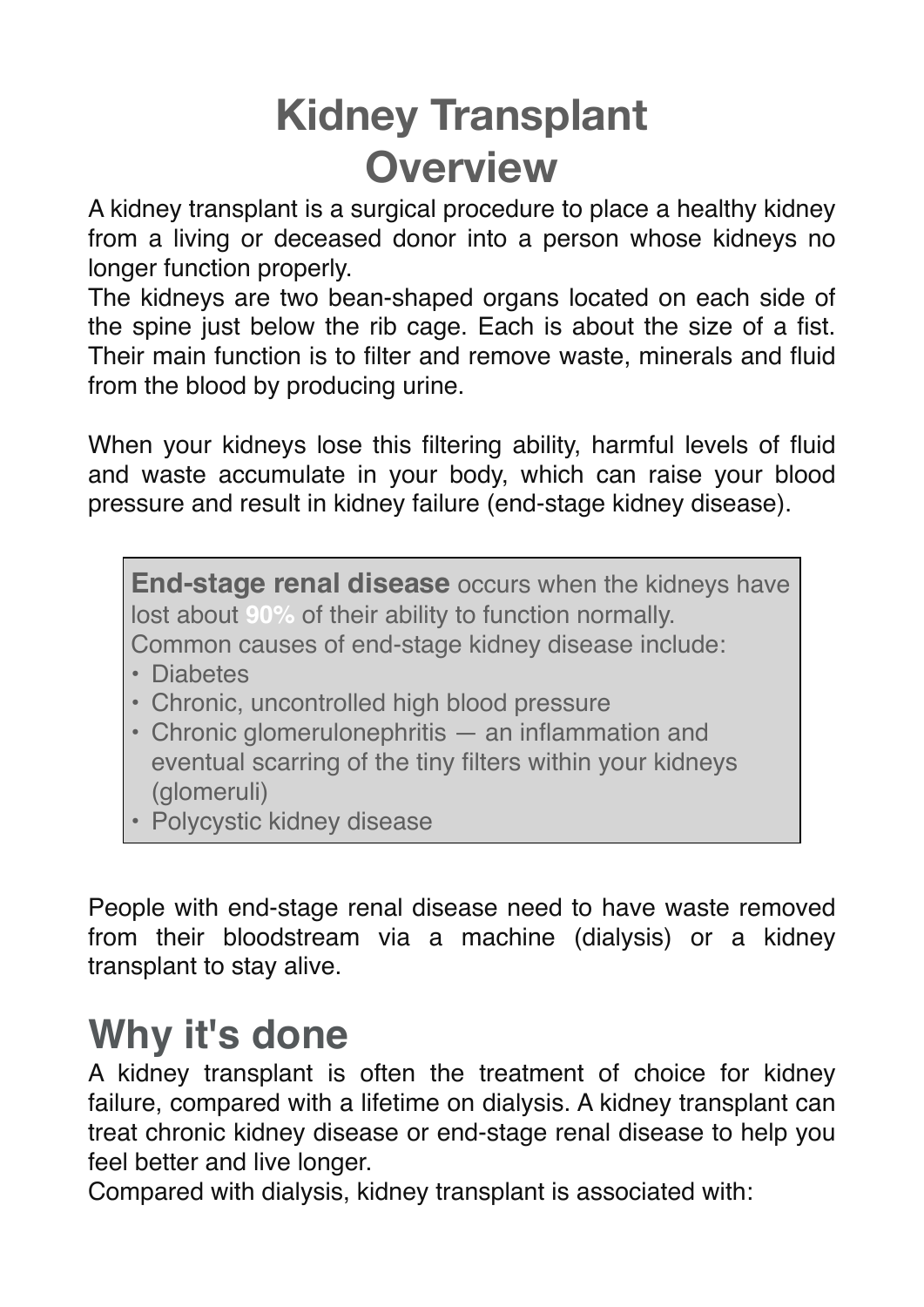- Better quality of life
- Lower risk of death
- Fewer dietary restrictions
- Lower treatment cost

Some people may also benefit from receiving a kidney transplant before needing to go on dialysis, a procedure known as preemptive kidney transplant.

But for certain people with kidney failure, a kidney transplant may be more risky than dialysis. Conditions that may prevent you from being eligible for a kidney transplant include:

- Advanced age
- Severe heart disease
- Active or recently treated cancer
- Dementia or poorly controlled mental illness
- Alcohol or drug abuse
- Any other factor that could affect the ability to safely undergo the procedure and take the medications needed after a transplant to prevent organ rejection

Only one donated kidney is needed to replace two failed kidneys, making living-donor kidney transplantation an option. If a compatible living donor isn't available, your name may be

placed on a kidney transplant waiting list to receive a kidney from a deceased ( Cadaver) donor.

# **Risks**

Kidney transplantation can treat advanced kidney disease and kidney failure, but it is not a cure. Some forms of kidney disease may return after transplant.

The health risks associated with kidney transplant include those associated directly with the surgery itself, rejection of the donor organ and side effects of taking medications (anti-rejection or immunosuppressants) needed to prevent your body from rejecting the donated kidney.

Deciding whether kidney transplant is right for you is a personal decision that deserves careful thought and consideration of the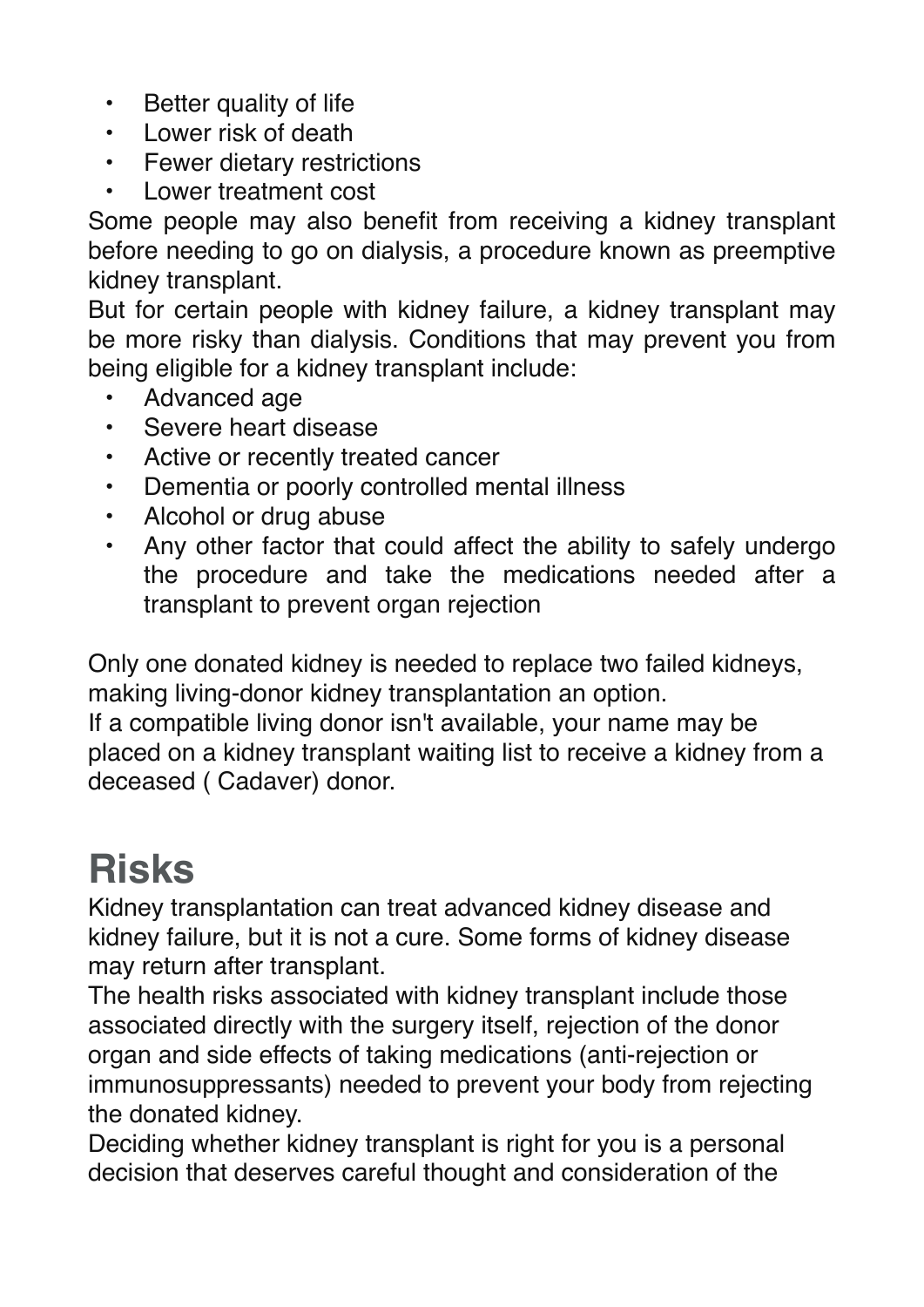serious risks and benefits. Talk through your decision with your friends, family and other trusted advisors.

## **Complications of the procedure**

Kidney transplant surgery carries a risk of significant complications, including:

- Blood clots and bleeding
- Leaking from or blockage of the tube (ureter) that links the kidney to the bladder
- **Infection**
- Failure or rejection of the donated kidney
- An infection or cancer that can be transmitted with the donated kidney
- Death, heart attack and stroke

### **Anti-rejection medication side effects**

After a kidney transplant, you'll take medications to help prevent your body from rejecting the donor kidney. These medications can cause a variety of side effects, including:

- Bone thinning (osteoporosis) and bone damage (osteonecrosis)
- Diabetes
- Excessive hair growth or hair loss
- High blood pressure
- High cholesterol

Other side effects may include:

- Increased risk of cancer, particularly skin cancer and lymphoma
- Infection
- Puffiness (edema)
- Weight gain
- Acne

•

## **How you prepare**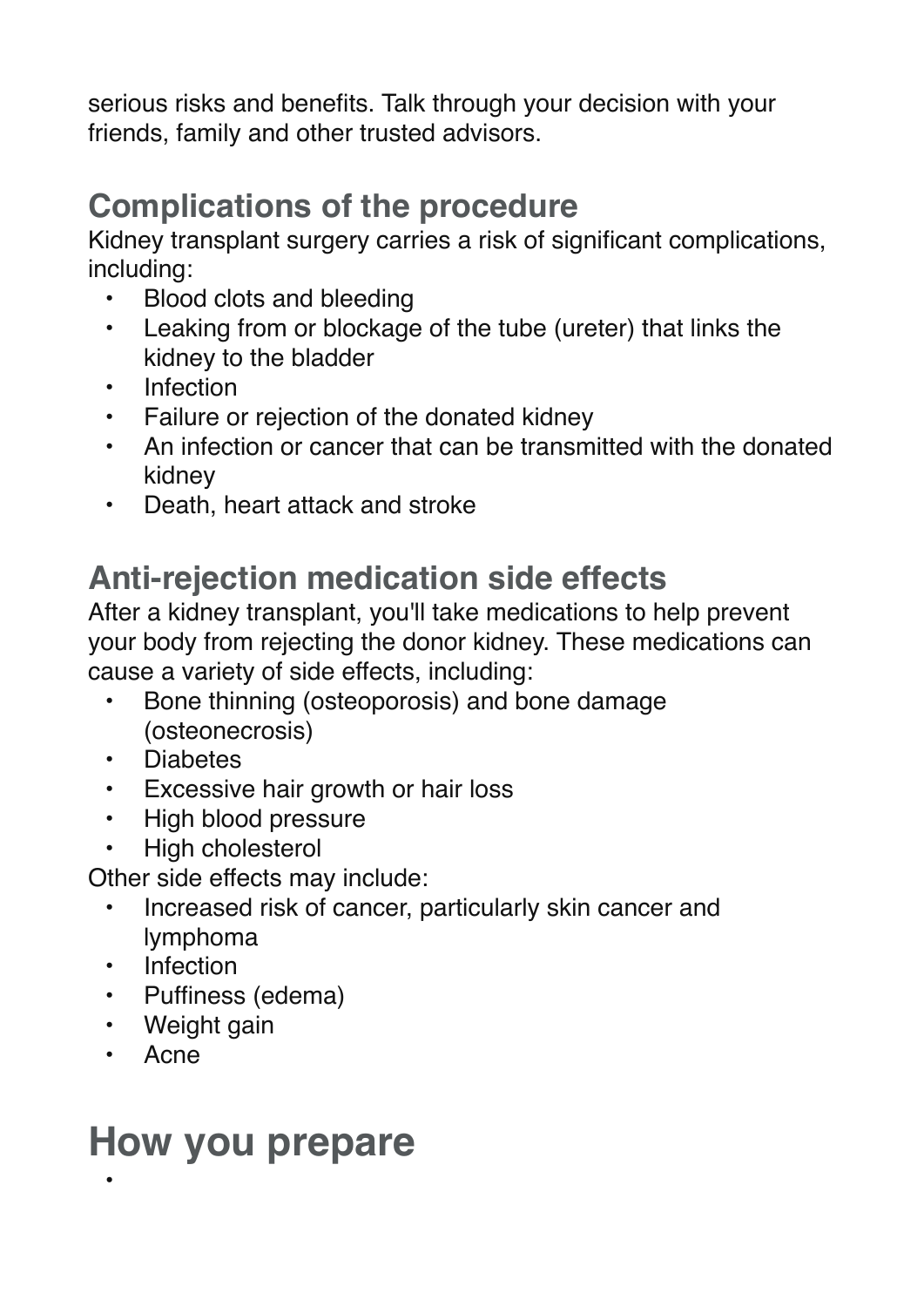### **Evaluation**

After you've selected a transplant center, you'll be evaluated to determine whether you meet the center's eligibility requirements for a kidney transplant.

The team at the transplant center will assess whether you:

- Are healthy enough to have surgery and tolerate lifelong posttransplant medications
- Have any medical conditions that would interfere with transplant success
- Are willing and able to take medications as directed and follow the suggestions of the transplant team

The evaluation process may take several days and includes:

- A thorough physical exam
- Imaging studies, such as X-ray, MRI or CT scans
- Blood tests
- Psychological evaluation
- Any other necessary testing as determined by your doctor

After your evaluation, your transplant team will discuss the results with you and tell you whether you've been accepted as a kidney transplant candidate. Each transplant center has its own eligibility criteria. If you aren't accepted at one transplant center, you may apply to others.

## **What you can expect**

## **Before the procedure**

#### **Finding a match**

A kidney donor can be living or deceased, related or unrelated to you. Your transplant team will consider several factors when evaluating whether a donor kidney will be a good match for you.

Tests to determine whether a donated kidney may be suitable for you include:

**• Blood typing.** It's preferable to get a kidney from a donor whose blood type matches or is compatible with your own. Blood-type incompatible transplants are also possible but require additional medical treatment before and after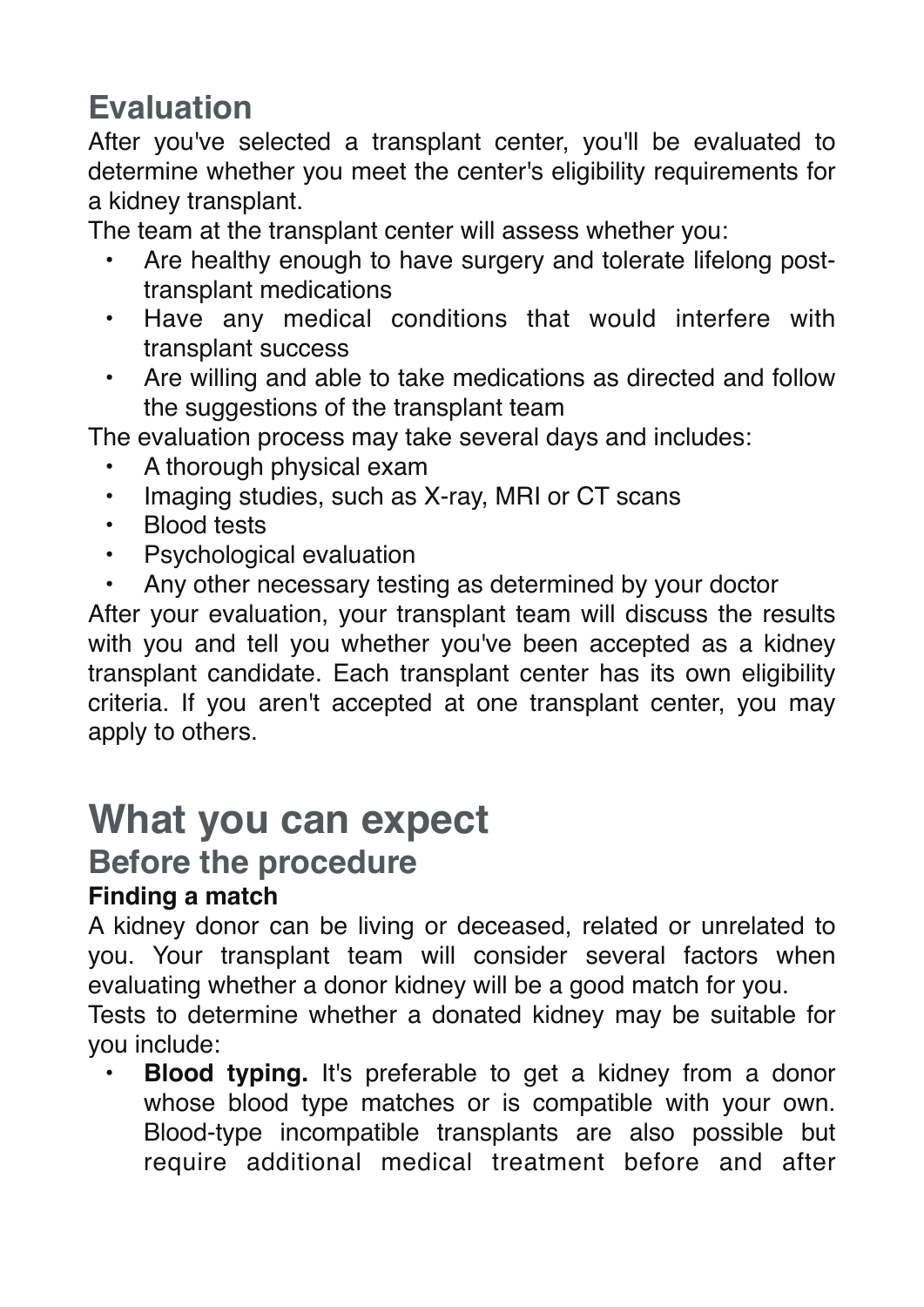transplant to reduce the risk of organ rejection. These are known as ABO incompatible kidney transplants.

- **• Tissue typing.** If your blood type is compatible, the next step is a tissue typing test called human leukocyte antigen (HLA) typing. This test compares genetic markers that increase the likelihood the transplanted kidney will last a long time. A good match means it's less likely that your body will reject the organ.
- **• Crossmatch.** The third and final matching test involves mixing a small sample of your blood with the donor's blood in the lab. The test determines whether antibodies in your blood will react against specific antigens in the donor's blood. A negative crossmatch means they are compatible and your body isn't as likely to reject the donor kidney. Positive crossmatch kidney transplants also are possible but require additional medical treatment before and after the transplant to reduce the risk of your antibodies reacting to the donor organ.

Additional factors your transplant team may consider in finding the most appropriate donor kidney for you include matching age, kidney size and infection exposure.

### **Living kidney donation**

Finding a willing living kidney donor is an alternative to waiting for a compatible deceased-donor kidney to become available.

Family members are often the most likely to be compatible living kidney donors. But successful living-donor transplants are also common with kidneys donated from unrelated people, such as friends, co-workers or religious congregation members.

Paired donation is another type of living kidney donation if you have a willing kidney donor whose organ is not compatible with you or does not match well for other reasons. Rather than donating a kidney directly to you, your donor may give a kidney to someone who may be a better match. Then you receive a compatible kidney from that recipient's donor.

In some cases, more than two pairs of donors and recipients may be linked with a nondirected living kidney donor to form a donation chain with several recipients benefitting from the nondirected donor's gift.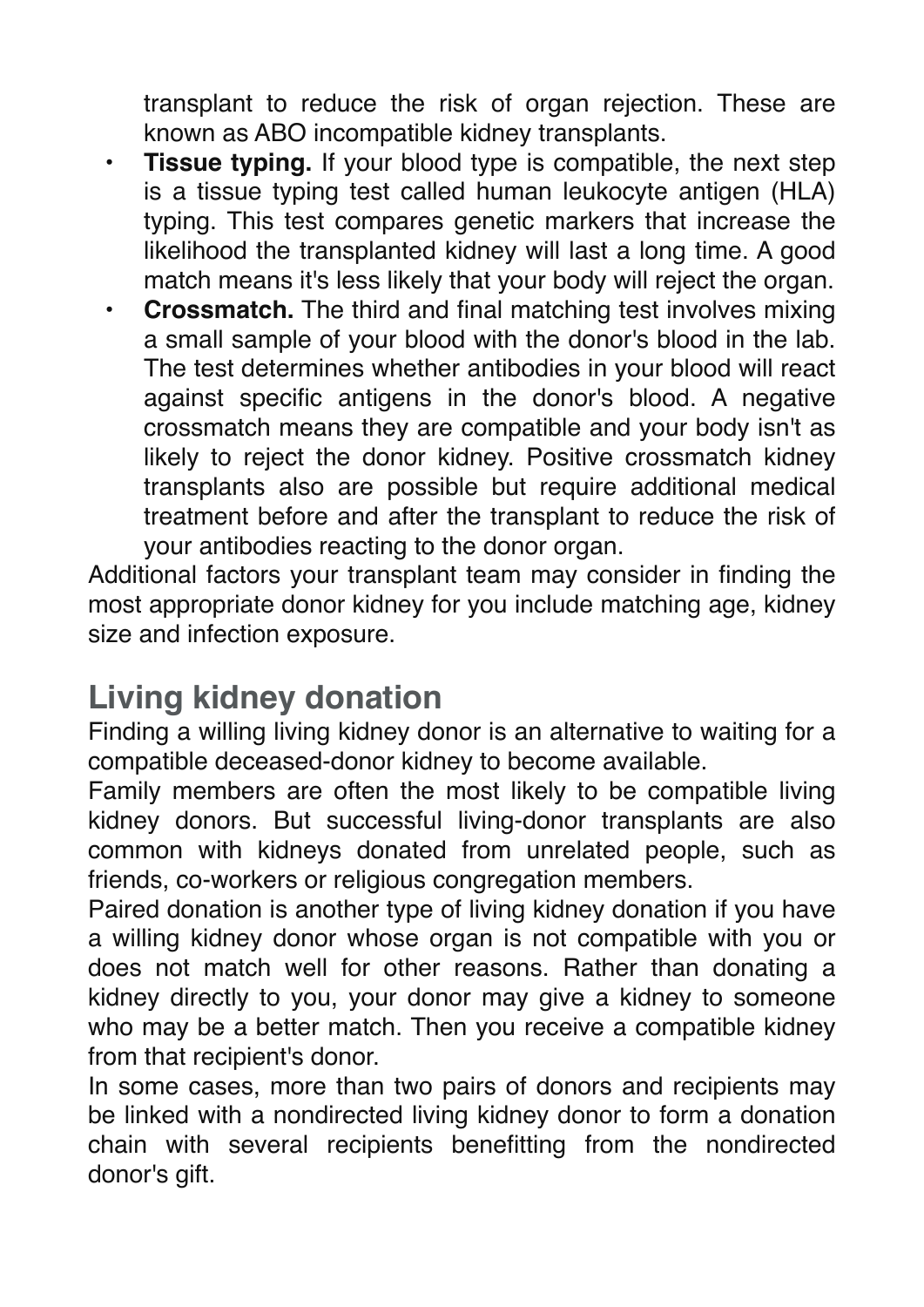If a compatible living donor isn't available, your name will be placed on a waiting list for a deceased-donor kidney. Because there are fewer available kidneys than there are people waiting for a transplant, the waiting list continues to grow. The waiting time for a deceased-donor kidney is usually a few years.

### **Staying healthy**

Whether you're waiting for a donated kidney or your transplant surgery is already scheduled, work to stay healthy. Being healthy and as active as you're able can make it more likely you'll be ready for the transplant surgery when the time comes. It may also help speed your recovery from surgery. Work to:

- Take your medications as prescribed.
- Follow your diet and exercise guidelines.
- Don't smoke. If you need help quitting, talk to your doctor.
- Keep all appointments with your health care team.
- Stay involved in healthy activities, including relaxing and spending time with family and friends.

Stay in touch with your transplant team and let them know of any significant changes in your health. If you're waiting for a donated kidney, make sure the transplant team knows how to reach you at all times. Keep your packed hospital bag handy, and make arrangements for transportation to the transplant center in advance.

### **During the procedure**

Kidney transplants are performed with general anesthesia, so you're not awake during the procedure. The surgical team monitors your heart rate, blood pressure and blood oxygen level throughout the procedure.

During the surgery:

The surgeon makes an incision in the lower part of one side of your abdomen and places the new kidney into your body. Unless your own kidneys are causing complications such as high blood pressure, kidney stones, pain or infection, they are left in place.

•

•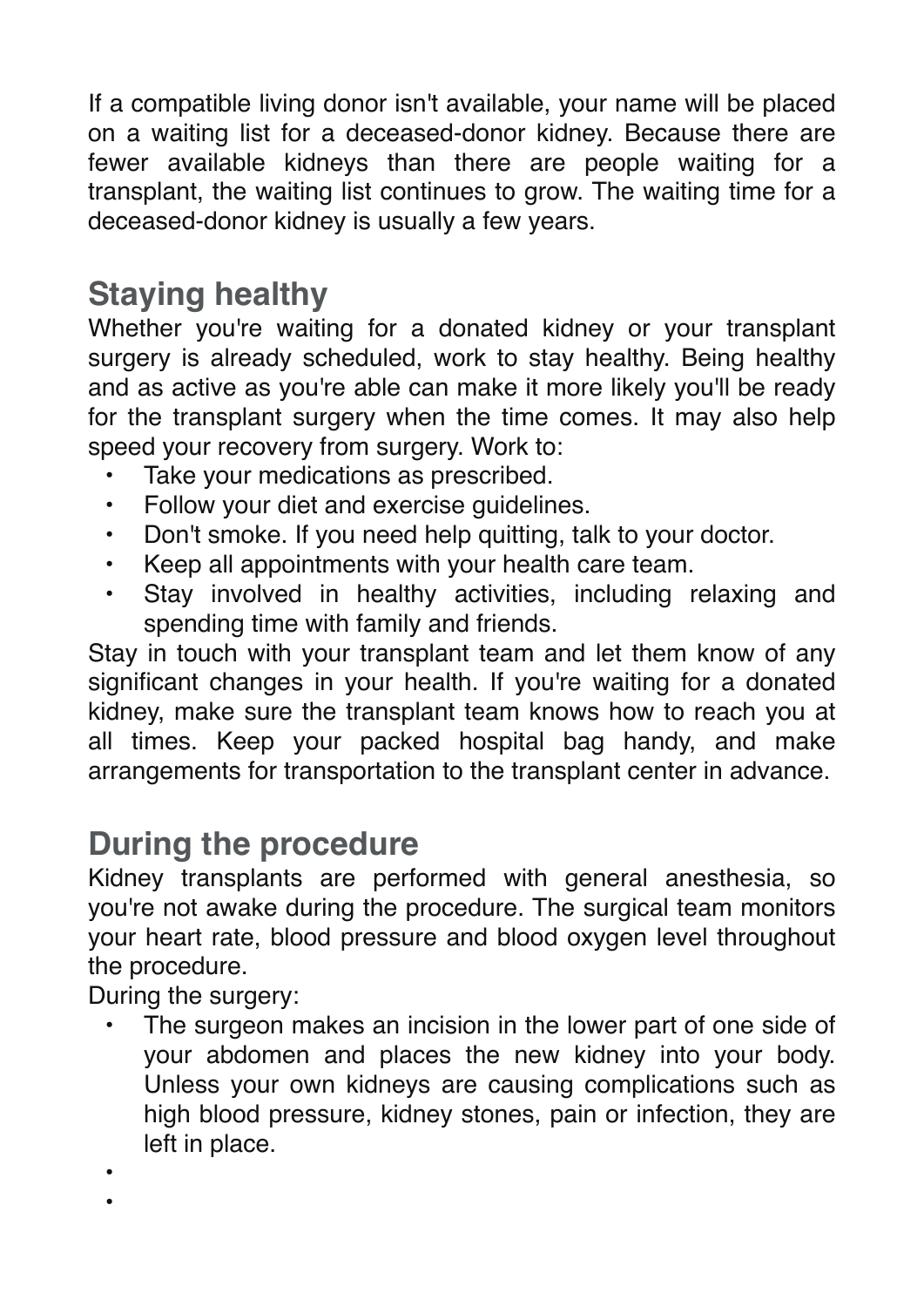

- The blood vessels of the new kidney are attached to blood vessels in the lower part of your abdomen, just above one of your legs.
- The new kidney's ureter  $-$  the tube that links the kidney to the bladder — is connected to your bladder.

### **After the procedure**

After your kidney transplant, you can expect to:

- **• Spend several days to a week in the hospital.** Doctors and nurses monitor your condition in the hospital's transplant recovery area to watch for signs of complications. Your new kidney will make urine like your own kidneys did when they were healthy. Often this starts immediately. In other cases it may take several days, and you may need temporary dialysis until your new kidneys begin to function properly. Expect soreness or pain around the incision site while you're healing. Most kidney transplant recipients can return to work and other normal activities within eight weeks after transplant. No lifting objects weighing more than 4 to 5 Kg or exercise other than walking until the wound has healed (usually about six weeks after surgery).
- **• Have frequent checkups as you continue recovering.** After you leave the hospital, close monitoring is necessary for a few weeks to check how well your new kidney is working and to make sure your body is not rejecting it. You may need blood tests several times a week and have your medications adjusted in the weeks following your transplant. During this time, if you live in another town, you may need to make arrangements to stay near the transplant center.
- **Take medications the rest of your life.** You'll take a number of medications after your kidney transplant. Drugs called immunosuppressants (anti-rejection medications) help keep your immune system from attacking and rejecting your new kidney. Additional drugs help reduce the risk of other complications, such as infection, after your transplant.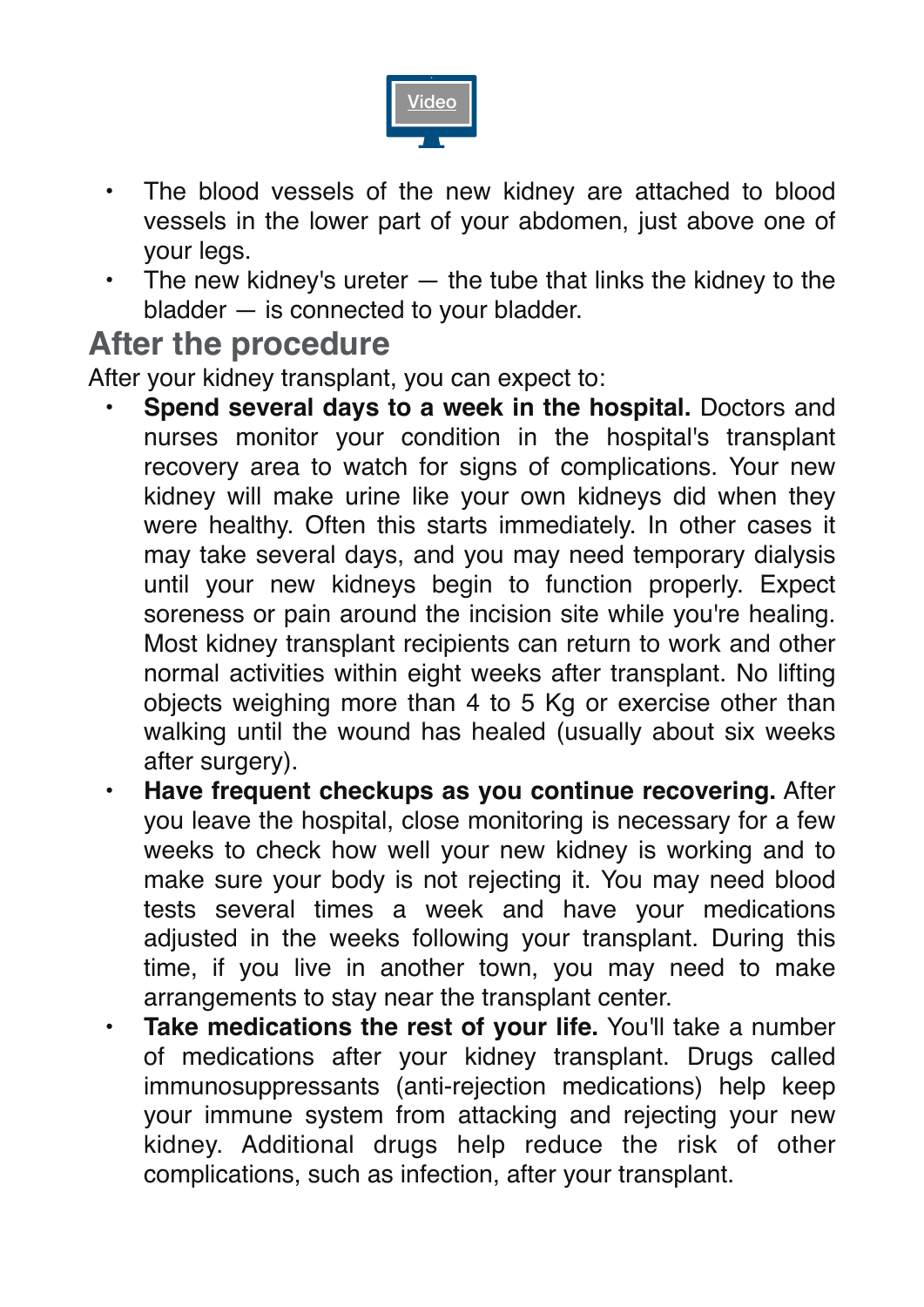# **Results**

After a successful kidney transplant, your new kidney will filter your blood, and you will no longer need dialysis.

To prevent your body from rejecting your donor kidney, you'll need medications to suppress your immune system. Because these antirejection medications make your body more vulnerable to infection, your doctor may also prescribe antibacterial, antiviral and antifungal medications.

It is important to take all your medicines as your doctor prescribes. Your body may reject your new kidney if you skip your medications even for a short period of time. Contact your transplant team immediately if you are having side effects that prevent you from taking your medications.

After your transplant, skin self-checks and checkups with a dermatologist to screen for skin cancer and keeping your other cancer screening up-to-date is strongly advised.

## **Diet and nutrition**

After your kidney transplant, you may need to adjust your diet to keep your new kidney healthy and functioning well. You'll have fewer dietary restrictions than if you were receiving dialysis therapy before your transplant, but you still may need to make some diet changes.

Your transplant team includes a nutrition specialist (dietitian) who can discuss your nutrition and diet needs and answer any questions you have after your transplant.

Some of your medications may increase your appetite and make it easier to gain weight. But reaching and maintaining a healthy weight through diet and exercise is just as important for transplant recipients as it is for everyone else to reduce the risk of heart disease, high blood pressure and diabetes.

You may need to keep track of how many calories you consume or limit foods high in sugar and fat.

Your dietitian will also provide you with several healthy food options and ideas to use in your nutrition plan. Your dietitian's recommendations after kidney transplant may include:

• Eating at least five servings of fruits and vegetables each day